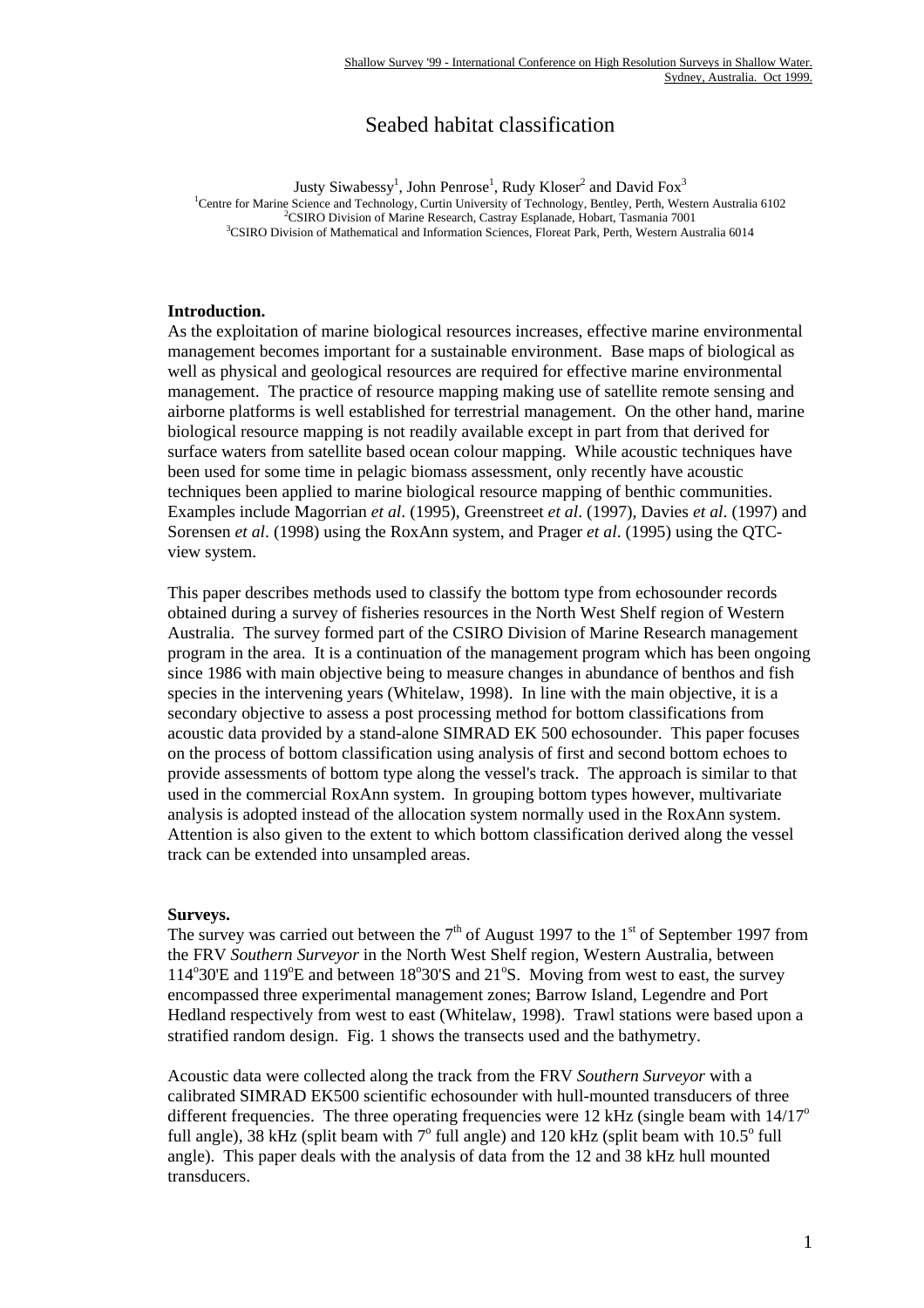Photographic surveys of the seabed were taken in trawl stations using a Photosea 1000 underwater camera. The camera together with its frame was attached to the mouth of the net. The elapsed time at each station, from when the trawl reached the bottom until it left the bottom, was 30 minutes. Pictures were taken at half minute intervals, yielding around 60 pictures from each station. The pictures were processed on board to allow underway monitoring and adjustment of photographic parameters.

#### **Acoustic data quality control.**

ECHO software developed by the CSIRO Division of Marine Research was used for quality control of the acoustic data on a Sun workstation (Waring *et al.,* 1994; Kloser *et al.,* 1998). The ECHO software enables the specification of background and spike noise thresholds, correction for calibration and absorption changes, removal of corrupted data and editing of bottom lines (Kloser *et al.,* 1996; Kloser *et al.,* 1998). With the ECHO software, regions containing acoustic noise due to aeration and spike noise above the seabed due to a time jitter were excluded from further analysis.

#### **Acoustic data analysis.**

Two key factors in the RoxAnn system are the so-called E1 and E2 parameters. E1 is derived from an integration of the tail of the first acoustic bottom return and E2 is derived from an integration of the complete second acoustic bottom return. The rationale of this is that the energy in the tail of the first acoustic bottom returns (E1) arises from the roughness of the seabed and that of the entire second acoustic bottom returns (E2) arises from the acoustic impedance mismatch of the seabed and the water column (Chivers *et al*., 1990; Chivers and Burns, 1992). This parameter is customarily taken to represent the "hardness" of the seabed. Heald and Pace (1996) provide theoretical expressions derived from scattering theory for E1 and E2.

As water depth increases, the spreading of the acoustic beam causes longer bottom echo tails to arise (Fig. 2). The time taken from the arrival of the wavefront at the centre of the acoustic beam until the -3dB point has passed increases with depth. This results in an increase in the pulse length of the return signal with depth  $(t_2>t_1)$ .

Using the ECHO software, the bottom roughness parameter was computed by averaging over 0.05 nmi the integration of the tail of the first acoustic bottom returns from bottom locked data provided by the SIMRAD EK 500 echosounder. Similarly, the bottom hardness parameter was computed by averaging over 0.05 nmi the integration of the complete second acoustic bottom returns. The following expression is used by the ECHO software to compute both bottom roughness and bottom hardness parameters.

$$
E = 4p1852^{2} \frac{\sum_{l=1}^{p} \left( 2 \sum_{k=1}^{d} s_{\nu(k,l)} \right)}{p}
$$
(1)

where *d* is the number of  $s<sub>v</sub>$  values within the tail of the first acoustic bottom return and that within the complete second acoustic bottom return respectively for the bottom roughness and bottom hardness parameters,  $s<sub>v</sub>$  is backscattering coefficient, and  $p$  is the number of pings within a horizontal interval of 0.05 nmi. The final indices E1 and E2 used, as shown in Fig. 4, were the logarithm of the bottom roughness and bottom hardness parameters obtained from equation (1).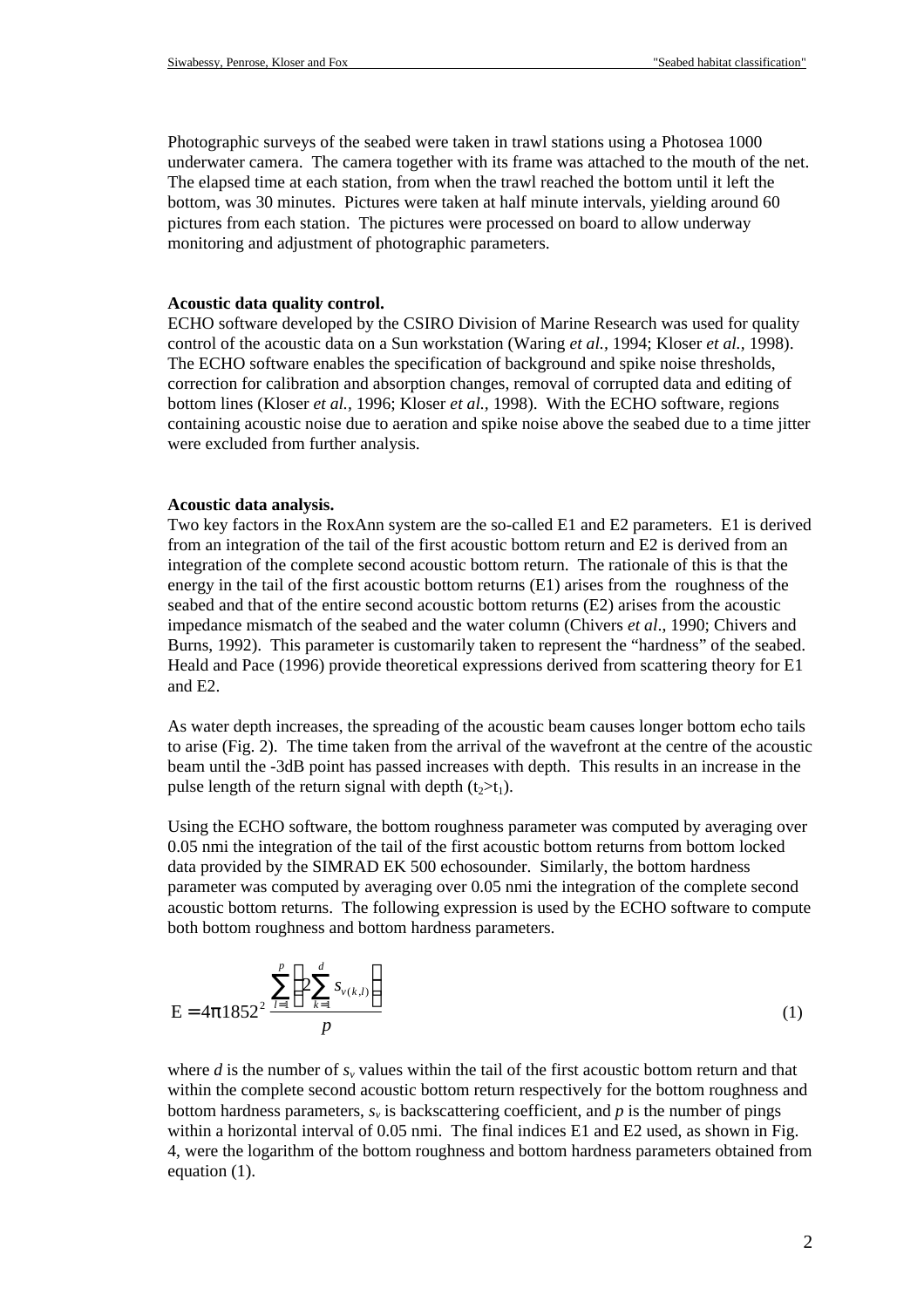$$
\text{End} \quad \text{E1} = \log_{10}(\text{E})
$$
\n
$$
\text{and} \quad \text{E2} = \log_{10}(\text{E})
$$
\n
$$
\tag{2}
$$

To remove the effect depicted in Fig. 2, a simple regression fit was determined and applied to the bottom roughness index E1 to remove the trend with depth (Fig. 3).

A scatter plot of E2 versus E1 for 12 kHz data is shown in Fig. 4. Although the range of variation of E1 is from 5 to 9, E1 appears to cluster in a range varying from 5.5 to 7. Unlike E1, E2 seems to vary uniformly between 4.5 and 7.5. This indicates that there is more variation in bottom hardness than there is in bottom roughness. Sorensen *et al*. (1998) on the other hand show otherwise and a quite distinct separation of E1 into three separate clusters. In this study however, the separation of this kind is not very obvious even for E2 where the spread of values is greater. Their results arose from a wider variety of bottom types than appear to be represented in the current work.

#### **Autocorrelation.**

The spacings between transects shown in Fig. 1 varied from zero to 50 nmi and were generally of order 20 nmi. Although it was thought desirable to produce a map of bottom types over the whole study area encompassed by the survey, the results obtained suggest that only along track assessments may be made. This conclusion is based upon autocorrelation analysis of along-track E1 and E2 results. Fig. 5 gives a representative example of E1 values at 38 kHz of one particular transect. This and other results indicate that autocorrelation characteristic lengths derived from along-track measurements were in general much less than average transects spacings. It would appear that the spatial variability of E1 and E2 involves distances much smaller than the transect separation necessary on the survey. The autocorrelation of other bottom parameters from all frequencies showed the similar autocorrelation characteristic length. This suggests that a full 2-D bottom type structure of the whole study area is not possible.

#### **Photograph analysis.**

The distance between the camera and the seabed for each shot is not accurately known. A full photograph analysis yielding wavelength and amplitude of sandwaves, coverage area, abundance etc (Smith and Hamilton, 1983; Wadley, 1998 (pers. com.)) is not accessible. In the present work, a descriptive analysis of the photographic records was undertaken. The descriptors used were smoothness or roughness of the seabed surface, presence or absence of sandwaves, and presence or absence of the epi-benthos, especially underwater plants. While the first two descriptors are useful to infer the bottom roughness, the last one is helpful to deduce the bottom hardness. The rationale of the last descriptor is that the underwater plants are likely to grow in a strong/hard base to support them. Using these descriptors, three different bottom types of the study area are determined namely soft/smooth, hard/smooth, and hard/rough. Categorisation of this kind appears to agree with that derived from the method combining acoustics and multivariate analysis.

## **Classification.**

The RoxAnn system calls for an operator to allocate specific areas on the E1, E2 plot. We present here an alternative approach to classification using multivariate analysis. This enables the classification of bottom types from E1 and E2 data and also provides for the possibility of the inclusion of other meaningful parameters as well. In addition, Greenstreet *et al*. (1997) found inconsistency in the allocation system of the RoxAnn technique in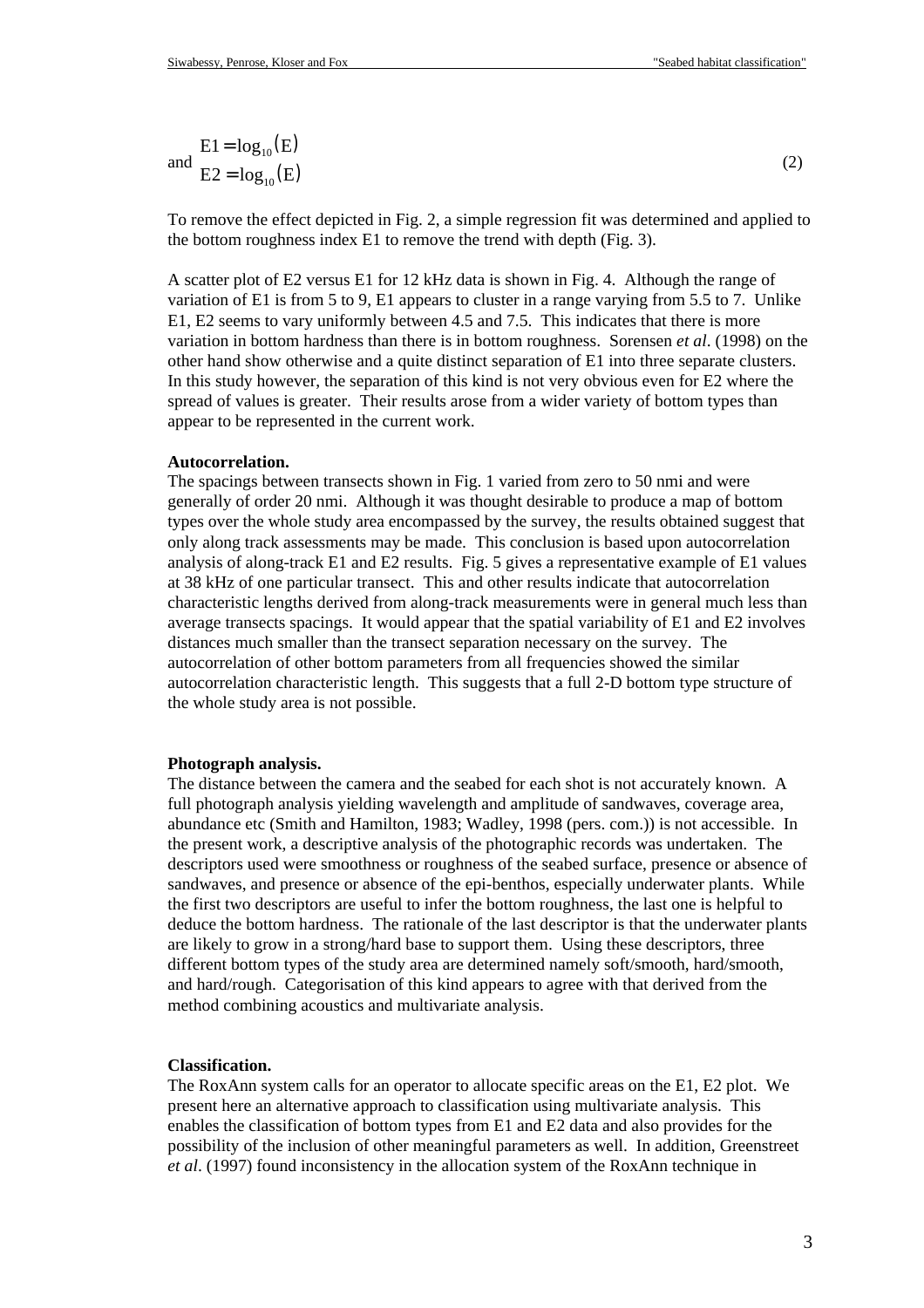boundaries between different bottom types. The parameters used in this study for seabed classification were E1, E2 from 12 and 38 kHz data, and their associated depths. We are at present exploring the extent to which Principal Component Analysis (PCA) can aid in integrating the data now available. In addition, data at 12 kHz will shortly be included and further testing of the PCA technique will be undertaken. The PCA was performed on the high-dimensional spectral data set formed by those parameters to produce three principal components as outlined below. Examples of the use of PCA for bottom classification technique include, among others, the QTC-view system (Prager *et al*., 1995) and Kavli *et al*. (1994). PCA involves a linear combination of the original features or in other words a rotation of the original axes to the new coordinate axes which are orthogonal (Bailey and Gatrell, 1995). As such, it seeks the eigenvectors of the standardised covariance of the highdimensional spectral data set. The corresponding eigenvalues are then the variances of the observations in the new coordinate axes (Bailey and Gatrell, 1995).

Of these new feature variables, 3 with the largest eigenvalues are retained. The criteria used to retain important principal components is based on eigenvalues which are greater than 1. The first three principal components retained account for 89.04% of the total variation with first, second and third principal component accounting individually for 41.49%, 26.12% and 21.43% respectively (Table 1). As shown in Table 2, while the first principal component  $(PC1)$  comprises  $E1_{12kHz}$ ,  $E2_{12kHz}$ ,  $E1_{38kHz}$  and  $E2_{38kHz}$  by respectively 45.56%, 67.57%, 47.89% and 41.86%, PC2 comprises most of the rest of those in PC1, and PC3 mostly comprises D by 91.58%. Fig. 6 shows a 3-D scatter plot of new score variables in new coordinate systems (Principal Components (PC) 1, 2 and 3).

| Component                   | Eigenvalues |               |              |  |
|-----------------------------|-------------|---------------|--------------|--|
|                             | Total       | % of Variance | Cumulative % |  |
|                             | 2.074       | 41.485        | 41.485       |  |
| $\mathcal{D}_{\mathcal{L}}$ | 1.306       | 26.121        | 67.606       |  |
| 3                           | 1.072       | 21.431        | 89.037       |  |
|                             | 0.297       | 5.943         | 94.980       |  |
|                             | 0.251       | 5.020         | 100.000      |  |

*Table 1. Variance of each component and cumulative variance.*

| Table 2. Component loading and variance of each feature variable on the three retained |  |  |  |
|----------------------------------------------------------------------------------------|--|--|--|
| <i>principal components.</i>                                                           |  |  |  |

|              | Component |          |          |                    |          |          |
|--------------|-----------|----------|----------|--------------------|----------|----------|
|              |           |          |          |                    |          |          |
| Feature      | Componen  | Variance | Componen | Variance           | Componen | Variance |
| variable     | tloading  | [%]      | tloading | $\lceil \% \rceil$ | tloading | [%]      |
| $E1_{12kHz}$ | 0.675     | 45.6     | $-0.618$ | 38.2               | $-0.161$ | 2.6      |
| $E2_{12kHz}$ | 0.822     | 67.6     | 0.424    | 18.0               | 0.103    | 1.1      |
| $E1_{38kHz}$ | 0.692     | 47.9     | $-0.524$ | 27.5               | 0.346    | 12.0     |
| $E2_{38kHz}$ | 0.647     | 41.9     | 0.683    | 46.6               | $-0.015$ | 0.0      |
| D            | $-0.215$  | 4.6      | 0.051    | 0.3                | 0.957    | 91.6     |

The three new retained score variables are then subjected to a nonhierarchical classification, the K-mean technique (Bailey and Gatrell, 1995), to provide clusters corresponding to separable seabed categories. The K-mean functions by first arbitrarily partitioning the score variables in 4 initial clusters, 3 determined from photographs and 1 reserved for outliers, and then proceeding through the score variables, assigning a score variable to the cluster whose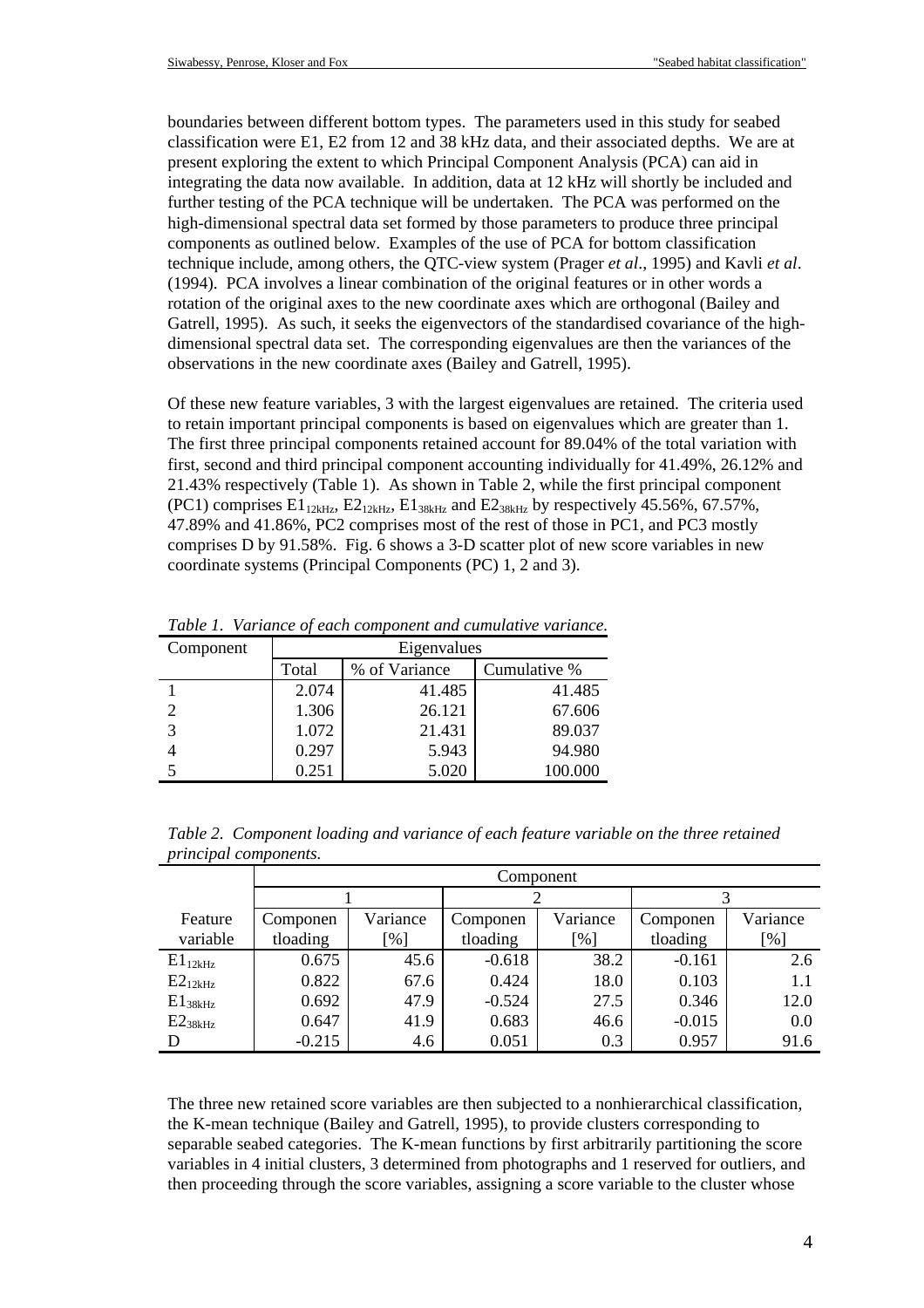centroid is nearest. The distance used is the normalised Euclidean distance. The next step is to recalculate the centroid for the cluster receiving the new member and also for that losing the member. The last step is to repeat the previous steps for the remaining score variables until no more reassignments take place (Bailey and Gatrell, 1995). The Euclidean distances of the four classes are given in Table 3. Fig. 7 shows scatter plots of new score variables in new coordinate systems (PC1 versus PC2 and PC1 versus PC3) together with 4 classes. Stars are outliers, circles are hard/smooth, squares are hard/rough, and triangles are soft/smooth. Fig. 8 shows the segmentation of bottom types along the vessel's track.

*Table 3. Euclidean distances between classes. 1=outliers; 2=hard/smooth; 3=hard/rough; 4=soft/smooth.*

| Class |       |       |       |
|-------|-------|-------|-------|
|       | 4.867 |       |       |
|       | 3.300 | 1.611 |       |
|       | 4.410 | 1.900 | 2.028 |

## **Conclusions.**

The method presented in this paper has shown that a combination of the multiple bottom echoes technique of RoxAnn and multivariate analysis applied to the acoustic data provided by the stand-alone echosounder can be used for bottom classification. This requires that both first and second acoustic bottom echoes are available. In order to produce a full spatial coverage map of bottom types in this area, much closer transect spacings appear necessary. Photographs appear to agree with the bottom classification technique used in this study. For a full photograph analysis however, it is necessary to accurately know the distance between the camera and the seabed for each shot. Future work are to include 120 kHz data and to find the correlation, if any, between bottom types and fish communities above them.

### **Acknowledgments.**

The data used in this paper was based on the fisheries survey in the North West Shelf of Western Australia as a part of CSIRO Division of Marine Research Management Program in the area. Dr. Keith Sainsbury is thanked for allowing the first author to participate on the survey in the area and to utilise the underwater photographic data, Wade Whitelaw and Clive Stanley for arranging for the first author to participate in the survey, and Tim Ryan and Pavel Sakov for their assistance with the ECHO software.

#### **References**

- Bailey, T.C. and Gatrell, A.C., 1995, *Interactive spatial data analysis*. Longman Scientific and Technical. Essex, UK: 413pp.
- Chivers, R.C., Emerson, N. and Burns, D.R., 1990, "New acoustic processing for underway surveying." *Hydro. J.* 56: 9-17.
- Chivers, R.C. and Burns, D., 1992, "Acoustic surveying of the sea bed." *Acoust. Bull.* 17(1): 5-9.
- Davies, J., Foster-Smith, R. and Sotheran, I.S., 1997, "Marine biological mapping for environment management using acoustic ground discrimination systems and geographic information systems." *J. Soc. Und. Tech.* 22(4): 167-172.
- Greenstreet, S.P.R., Tuck, I.D., Grewar, G.N., Armstrong, E., Reid, D.G. and Wright, P.J., 1997. "An assessment of the acoustic survey technique, RoxAnn, as a means of mapping seabed habitat." *ICES J. Mar. Sci.* 54: 939-959.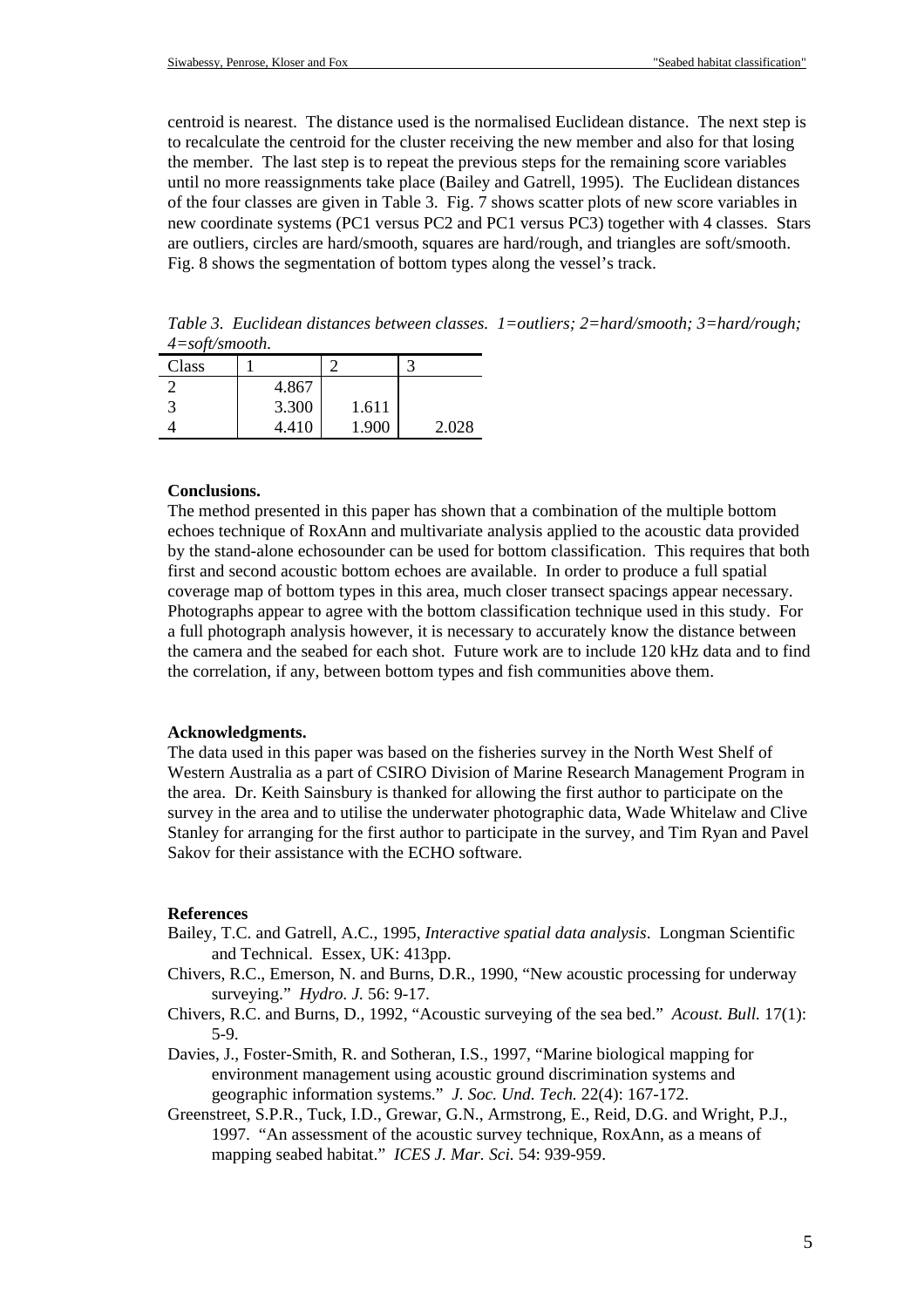- Heald, G.J. and Pace, N.G., 1996, "An analysis of the 1st and 2nd backscatter for seabed classification." *Proc. 3rd European Conference on Underwater Acoustics,* 24-28 June 1996 vol. II: 649-654.
- Kavli, T., Weyer, E. and Carlin, M., 1994, "Real time seabed classification using multi frequency echo sounders." *Proc. Oceanology International 94 vol. 4.* Brighton, UK, March 1994: 1-9.
- Kloser, R.J., Koslow, J.A. and Williams, A., 1996, "Acoustic assessment of the biomass of a spawning aggregation of orange roughy (*Hoplostethus atlanticus*, Collet) off Southeastern Australia, 1990-93." *Mar. Freshwater Res*. 47, 1015-1024.
- Kloser, R.J., Sakov, P.V., Waring, J.R., Ryan, T.E. and Gordon, S.R., 1998, "Development of software for use in multi-frequency acoustic biomass assessments and ecological studies." CSIRO Report to FRDC project T93/237: 74pp.
- Magorrian, B.H., Service, M. and Clarke W., "An acoustic bottom classification survey of Strangford Lough, Northern Ireland." *J. Mar. Biol. Ass. UK.* 75: 987-992.
- Prager, B.T., Caughey, D.A. and Poeckert, R.H., 1995. "Bottom classification: operational results from QTC view." *OCEANS '95 - Challenges of our changing global environment conference,* San Diego, California. October 1995.
- Smith, C.R. and Hamilton, S.C., "Epibenthic megafauna of a bathyal basin off southern California: patterns of abundance, biomass and dispersion." *Deep Sea Res*. 30(9A): 907-928.
- Sorensen, P.S., Madsen, K.N., Nielsen, A.A., Schultz, N., Conradsen, K., and Oskarsson, O., 1998, "Mapping of the benthic communities common mussel and neptune grass by use of hydroacoustic measurements." *Proc. 3rd European Marine Science and Technology Conference*, 26 May 1998, Lisbon, Portugal.

Wadley, V., 1998, Personal Communication.

- Waring, J.R., Kloser, R.J. and Pauly, T., 1994, "ECHO -Managing fisheries acoustic data." *Proc. International Conference on Underwater Acoustics* University of New South Wales, Dec. 1994, 22-24.
- Whitelaw, A.W., 1998, "Cruise report ss 07/97." CSIRO Division Marine Research Marine Laboratories internal report. 9pp.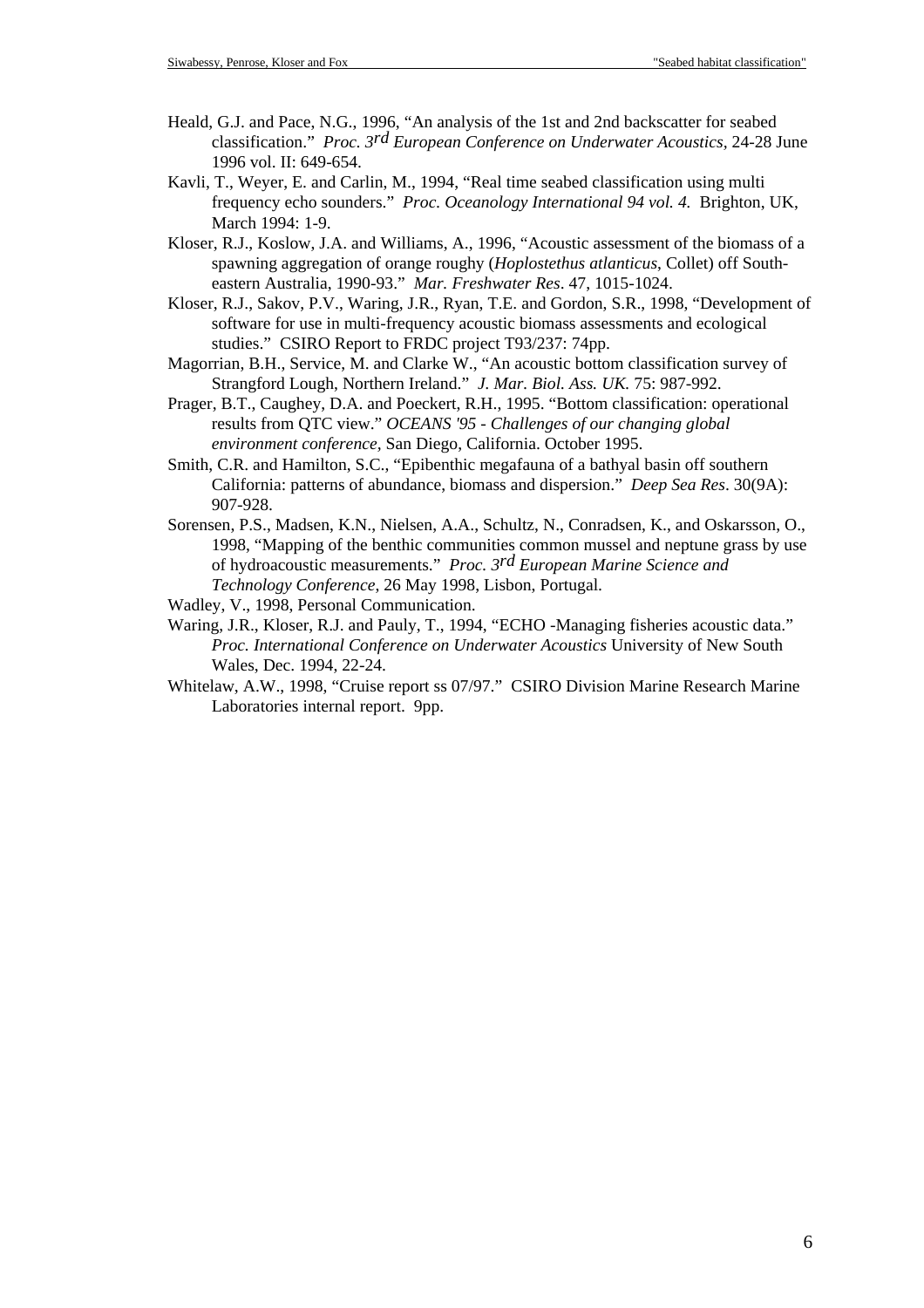

*Fig. 1. The study area, bathymetry and transects used in the survey. A is the Barrow Island zone; B is the Legendre zone; C is the Port Hedland zone.*



*Fig. 2. Effect of spreading beam pattern on length of pulse of first acoustic bottom returns.*



*Fig. 3. Scatter plots of E1 at 12 kHz versus depth for (a) uncorrected E1 (b) corrected E1.*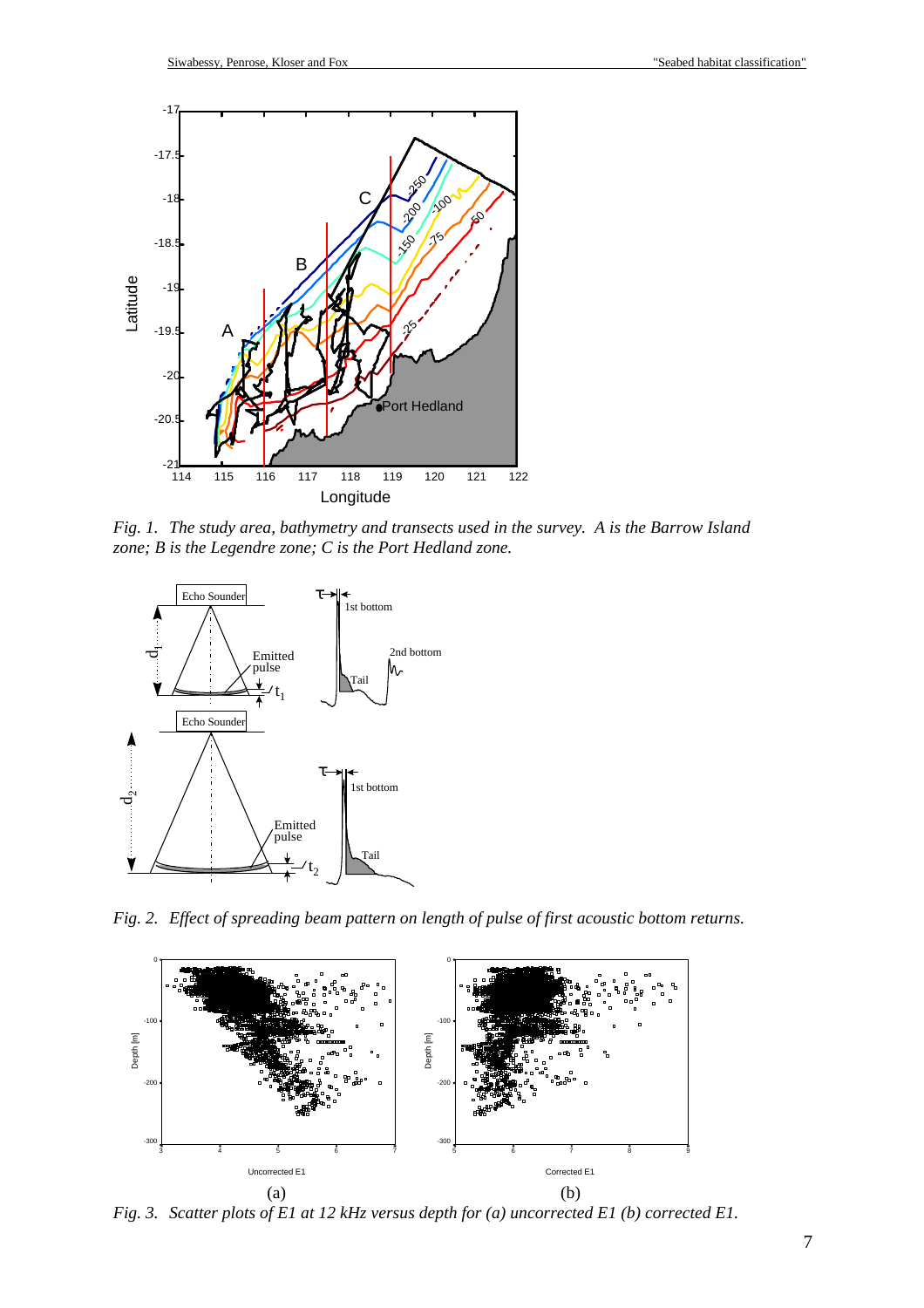

*Fig. 4. Scatter plot of E2 versus E1 at 12 kHz.*



*Fig. 5. Autocorrelation of E1 at 38 kHz for one particular transect.*



*Fig. 6. 3-D scatter plot of score variables derived from principal component analysis in the first three principal components, PC1, PC2 and PC3, which accounts for 89.04% of the total variation of the original feature variables, E1 and E2 at 12 and 38 kHz, and depth.*



*Fig. 7. Scatter plot of the score variables together with the four classes: (a) PC1 and PC2 (b) PC1 and PC3.*  $* = outliers$ ;  $o = hard/smooth$ ;  $= hard/rough$ ;  $\Delta = soft/smooth$ .